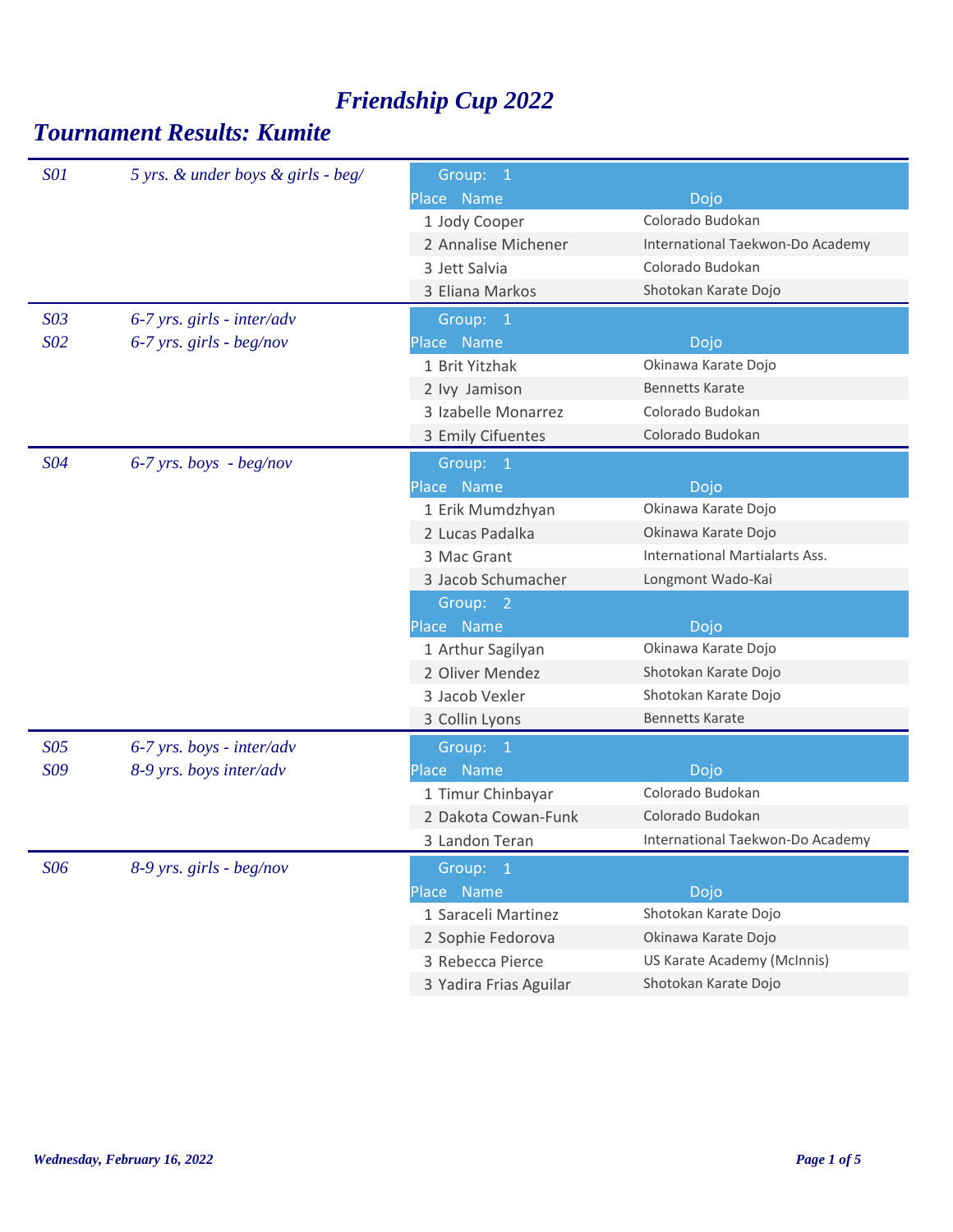| <b>S08</b> | 8-9 yrs. boys-beg/nov          | Group: 1                   |                                       |
|------------|--------------------------------|----------------------------|---------------------------------------|
|            |                                | Place Name                 | Dojo                                  |
|            |                                | 1 Lachlan Belcher          | Okinawa Karate Dojo                   |
|            |                                | 2 Samuel Witten            | Shotokan Karate Dojo                  |
|            |                                | 3 Yandel Mendez-Cervantes  | Denwakan Karate Center                |
|            |                                | 3 Nikolai Laptev           | US Karate Academy (McInnis)           |
|            |                                | Group: 2                   |                                       |
|            |                                | Place Name                 | Dojo                                  |
|            |                                | 1 Adrian Castro            | Shotokan Karate Dojo                  |
|            |                                | 2 Leo Mendez               | Shotokan Karate Dojo                  |
|            |                                | 3 Yohanis Banjaw           | Shotokan Karate Dojo                  |
|            |                                | 3 Luke Gaston              | International Taekwon-Do Academy      |
| S10        | $10-11$ yrs. girls - beg/nov   | Group: 1                   |                                       |
|            |                                | Place Name                 | Dojo                                  |
|            |                                | 1 Daniela Pereda Rodriguez | FSKA Colorado                         |
|            |                                | 2 Lilia Genesis Navarro    | Shotokan Karate Dojo                  |
|            |                                | 3 Alexandra Rolquin        | Karate Northwest                      |
|            |                                | 3 Leah Gaston              | International Taekwon-Do Academy      |
| S11        | $10-11$ yrs. girls - inter/adv | Group: 1                   |                                       |
|            |                                | Place Name                 | Dojo                                  |
|            |                                | 1 Emma Maldonado           | Okinawa Karate Dojo                   |
|            |                                | 2 Garima Shrestha          | <b>Bennetts Karate</b>                |
|            |                                | 3 Reily Neubrand           | Colorado Budokan                      |
|            |                                | 3 Lydia Tsao               | Colorado Budokan                      |
| S12        | $10-11$ yrs. boys - beg/nov    | Group: 1                   |                                       |
|            |                                | Place Name                 | Dojo                                  |
|            |                                | 1 Adonay Alex              | Shotokan Karate Dojo                  |
|            |                                | 2 Sho Brauneis             | <b>International Martialarts Ass.</b> |
|            |                                | 3 Louis Colonna            | Colorado Budokan                      |
|            |                                | 3 Beckett Schwirtz         | Longmont Wado-Kai                     |
| S13        | $10-11$ yrs. boys - inter/adv  | Group: 1                   |                                       |
|            |                                | Place Name                 | Dojo                                  |
|            |                                |                            |                                       |
|            |                                | 1 Max Kaikov               | Okinawa Karate Dojo                   |
|            |                                | 2 Brandon Cifuentes        | Colorado Budokan                      |
|            |                                | 3 Anderson Manikowski      | Colorado Budokan                      |
|            |                                | 3 Zac Yandle               | James Lee Karate                      |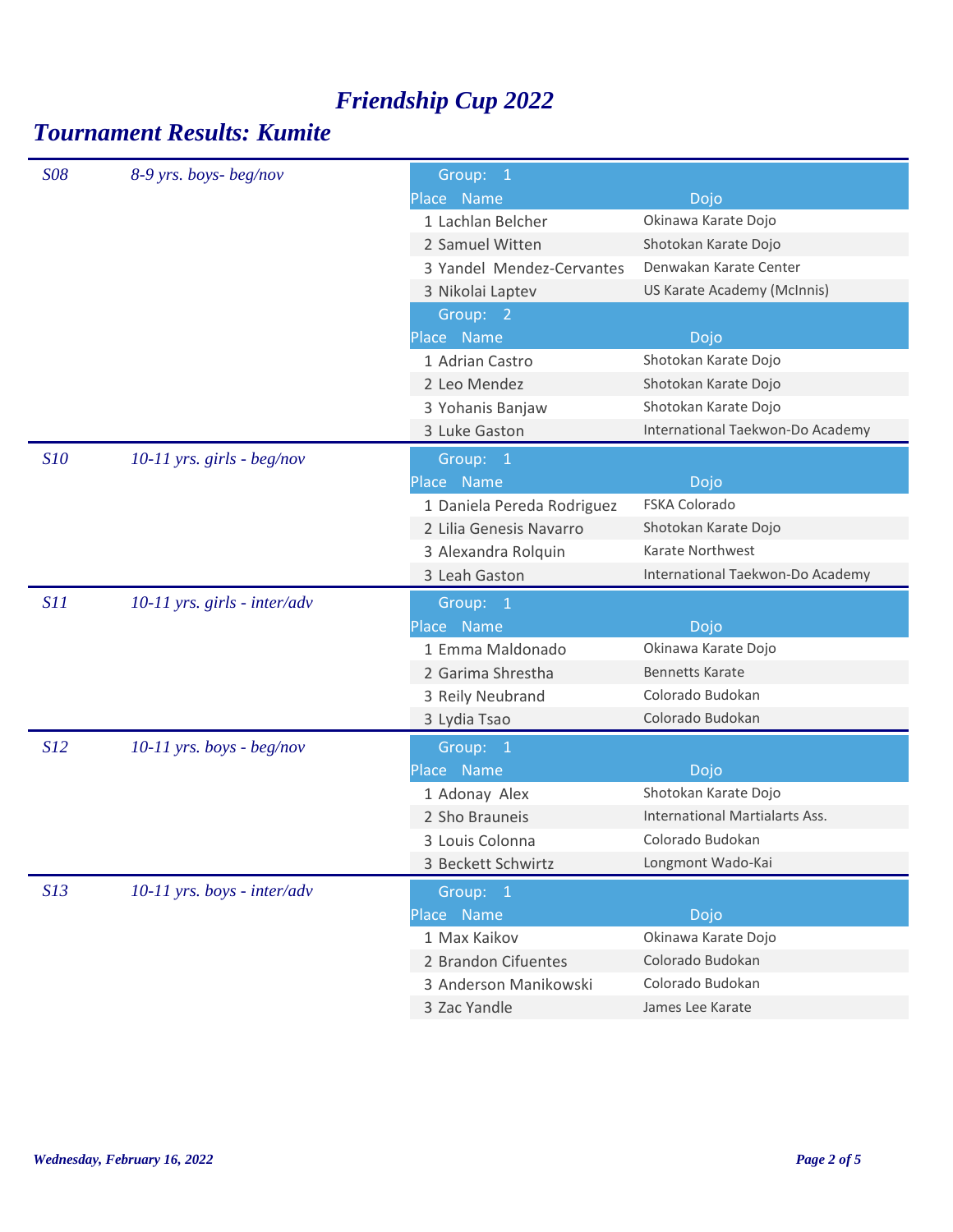| S14 | $12-13$ yrs. girls - beg/nov   | Group: 1                |                                |  |
|-----|--------------------------------|-------------------------|--------------------------------|--|
|     |                                | Place Name              | Dojo                           |  |
|     |                                | 1 Elizabeth Henderson   | Okinawa Karate Dojo            |  |
|     |                                | 2 Yididya Alex          | Shotokan Karate Dojo           |  |
|     |                                | 3 Delina Tekle          | Shotokan Karate Dojo           |  |
|     |                                | 3 Isabelle Alverson     | Shotokan Karate Dojo           |  |
| S15 | $12-13$ yrs. girls - inter/adv | Group: 1                |                                |  |
|     |                                | Place Name              | Dojo                           |  |
|     |                                | 1 Nicole Jordao         | Colorado Budokan               |  |
|     |                                | 2 Lauryn Albers         | James Lee Karate               |  |
|     |                                | 3 Valeria Kormaz        | Okinawa Karate Dojo            |  |
|     |                                | 3 Lainey Lyons          | <b>Bennetts Karate</b>         |  |
| S16 | $12-13$ yrs. boys - beg/nov    | Group: 1                |                                |  |
|     |                                | Place Name              | Dojo                           |  |
|     |                                | 1 Taha Tbaik            | Shotokan Karate Dojo           |  |
|     |                                | 2 Theo Rickman          | <b>ISKF of Fort Collins</b>    |  |
|     |                                | 3 Daniel Araia          | Shotokan Karate Dojo           |  |
|     |                                | 3 Sullivan Wertz        | Surge Kickboxing               |  |
|     |                                |                         |                                |  |
| S17 | $12-13$ yrs. boys - inter/adv  | Group: 1                |                                |  |
|     |                                | Place Name              | Dojo                           |  |
|     |                                | 1 Amir Rasulov          | Okinawa Karate Dojo            |  |
|     |                                | 2 Alexander Best        | International Martialarts Ass. |  |
|     |                                | 3 Shiv Amin             | Okinawa Karate Dojo            |  |
|     |                                | 3 Alan Ulyanovskiy      | Okinawa Karate Dojo            |  |
| S18 | $14-15$ yrs. girls - beg/nov   | Group: 1                |                                |  |
| S19 | $14-15$ yrs. girls - inter/adv | Place Name              | Dojo                           |  |
|     |                                | 1 Leonor Cueva          | Okinawa Karate Dojo            |  |
|     |                                | 2 Maya Fisher           | Colorado Budokan               |  |
|     |                                | 3 Julia Matevosyants    | Okinawa Karate Dojo            |  |
|     |                                | 3 Isabelle Schmidt      | International Martialarts Ass. |  |
| S20 | $14-15$ yrs. boys - beg/nov    | Group: 1                |                                |  |
|     |                                | Place Name              | Dojo                           |  |
|     |                                | 1 Daniel Vidales Urbina | Shotokan Karate Dojo           |  |
|     |                                | 2 Hector Zarate         | Shotokan Karate Dojo           |  |
|     |                                | 3 Kenneth Aumock        | International Martialarts Ass. |  |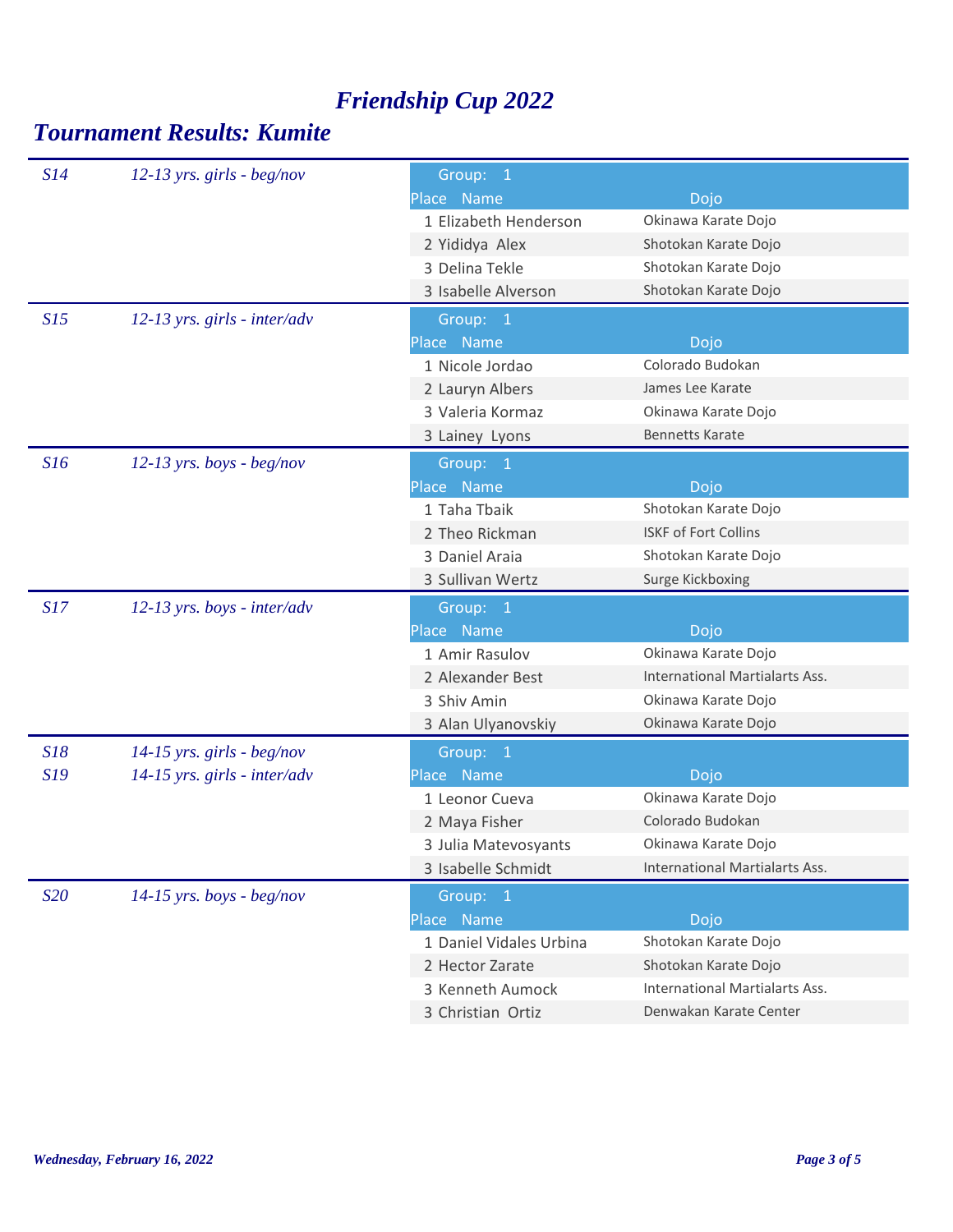| S21             | $14-15$ yrs. boys - inter/adv  | Group: 1              |                                |  |
|-----------------|--------------------------------|-----------------------|--------------------------------|--|
|                 |                                | Place Name            | Dojo                           |  |
|                 |                                | 1 Connor Swanson      | International Martialarts Ass. |  |
|                 |                                | 2 Muhammad Nuliadi    | Denwakan Karate Center         |  |
|                 |                                | 3 Ethan Zhang         | Colorado Budokan               |  |
|                 |                                | 3 Ali Yusupov         | Okinawa Karate Dojo            |  |
| S23             | $16-17$ yrs. girls - inter/adv | Group: 1              |                                |  |
|                 |                                | Place Name            | Dojo                           |  |
|                 |                                | 1 Kaitlin Swanson     | International Martialarts Ass. |  |
|                 |                                | 2 Sudhiksha Sivakumar | Longmont Wado-Kai              |  |
|                 |                                | 3 Kaylee Weickert     | Fort Collins Shotokan Karate   |  |
|                 |                                | 3 Cosette Sasseville  | Denwakan Karate Center         |  |
| S <sub>24</sub> | $16-17$ yrs. boys - beg/nov    | Group: 1              |                                |  |
| S <sub>25</sub> | $16-17$ yrs. boys - inter/adv  | Place Name            | Dojo                           |  |
|                 |                                | 1 Eduard Sagilyan     | Okinawa Karate Dojo            |  |
|                 |                                | 2 Oybek Lapasov       | Okinawa Karate Dojo            |  |
|                 |                                | 3 Zachary Lupo        | <b>FSKA Colorado</b>           |  |
|                 |                                | 3 Ian Crumrine        | Colorado Budokan               |  |
| S <sub>26</sub> | 18-34 yrs. women - beg/nov     | Group: 1              |                                |  |
| S27             | 18-34 yrs. women - inter/adv   | Place Name            | Dojo                           |  |
|                 |                                | 1 Megan Cicchetti     | Colorado Budokan               |  |
|                 |                                | 2 Marisa Vescia       | Shotokan Karate Dojo           |  |
|                 |                                | 3 Kerstin Haring      | <b>ISKF COLORADO Denver</b>    |  |
|                 |                                | 3 Kimberly Gurrola    | Denwakan Karate Center         |  |
| S28             | $18-34$ yrs. men - beg/nov     | Group: 1              |                                |  |
| S29             | 18-34 yrs. men - inter/adv     | Place Name            | Dojo                           |  |
|                 |                                | 1 Francisco Nunez     | Okinawa Karate Dojo            |  |
|                 |                                | 2 Jesus Mireles       | <b>Bushido Academy</b>         |  |
|                 |                                | 3 Roman Le            | <b>Bushido Academy</b>         |  |
|                 |                                | 3 Zachary McAnally    | Longmont Wado-Kai              |  |
| S31             | 35-49 yrs. women - inter/adv   | Group: 1              |                                |  |
| S34             | $50+$ yrs. women - beg/nov     | Place Name            | Dojo                           |  |
|                 |                                | 1 Olivia Hill         | Denwakan Karate Center         |  |
|                 |                                | 2 Ginger Stanley      | Colorado Budokan               |  |
|                 |                                | 3 Caitlin Mohl        | Denwakan Karate Center         |  |
| S <sub>32</sub> | 35-49 yrs. men - beg/nov       | Group: 1              |                                |  |
| S36             | $50+yrs$ . men - beg/nov       | Place Name            | Dojo                           |  |
|                 |                                | 1 Gary Chapman        | Shotokan Karate Dojo           |  |
|                 |                                | 2 Marcus Osborn       | Shotokan Karate Dojo           |  |
|                 |                                | 3 Brian Wilcox        | Longmont Wado-Kai              |  |